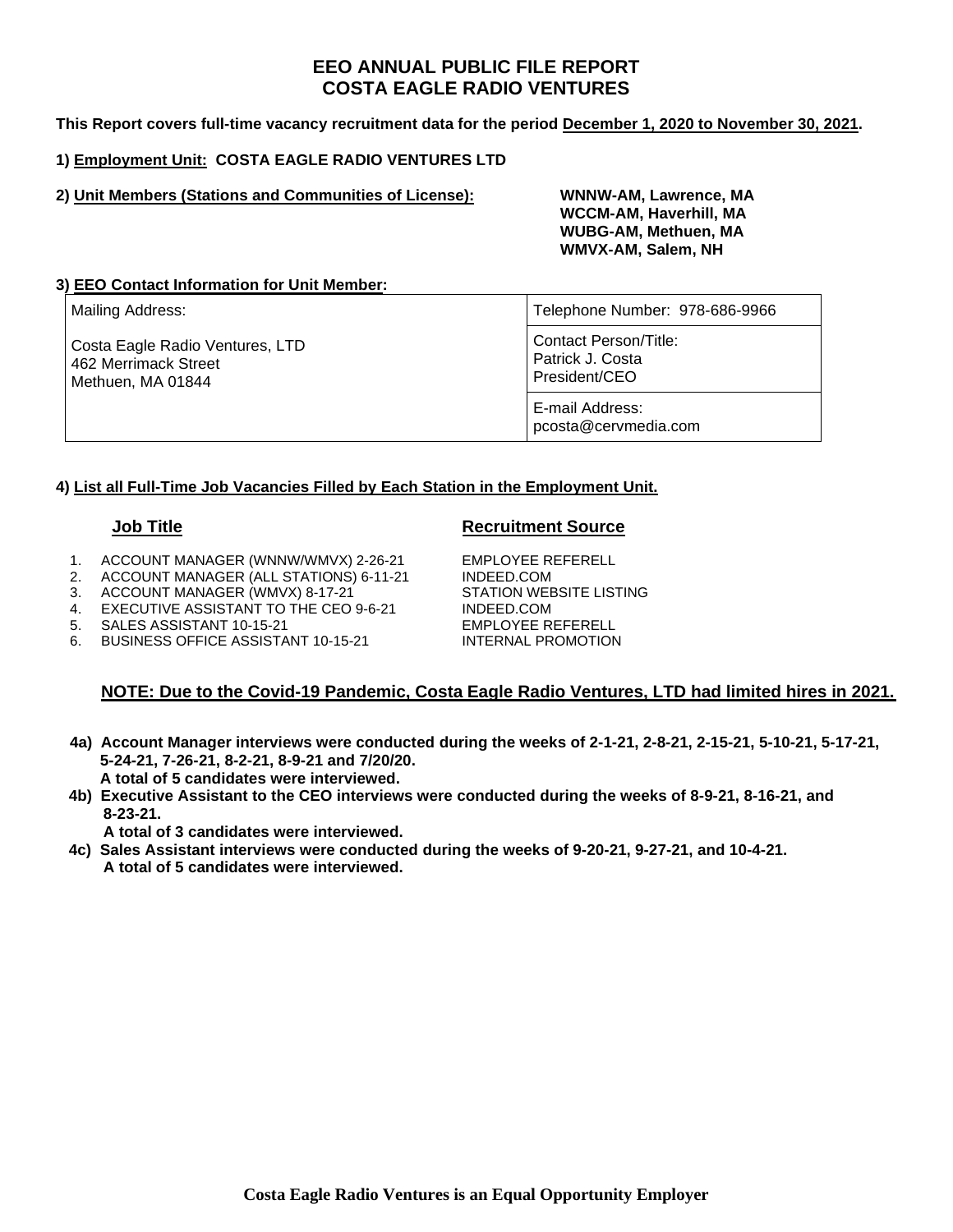## **5) Recruitment Sources: Outreach Organizations**

| #              | <b>Name</b>                      | Organiza<br>tion                               | <b>Address</b><br>(Street or Email) | <b>City</b>               | <b>State</b> | Zip   | <b>Phone</b><br><b>Number</b> | 2 <sup>2</sup><br><b>Pursuant to Prong</b><br>Request<br><b>Sources</b><br>Notification<br>the<br>Did - | Total # of Interviewees Referred<br>For all new hires during this period. |
|----------------|----------------------------------|------------------------------------------------|-------------------------------------|---------------------------|--------------|-------|-------------------------------|---------------------------------------------------------------------------------------------------------|---------------------------------------------------------------------------|
| 1              | <b>Office of Career Services</b> | Merrimack<br>College                           | 315 Turnpike Street                 | <b>North</b><br>Andover   | MA           | 01845 | 978-837-5110                  | Yes                                                                                                     | 0                                                                         |
| 2              | Office of Career Services        | Northen<br>Essex<br>Community<br>College       | 45 Franklin Street                  | Lawrence                  | МA           | 01840 | 978-738-7000                  | Yes                                                                                                     | 0                                                                         |
| 3              | <b>Office of Career Services</b> | Middlesex<br>Community<br>College              | 33 Kearney Sq                       | Lowell                    | MA           | 01852 | 978-656-3200                  | No                                                                                                      | 0                                                                         |
| 4              | Office of Career Services        | Emerson<br>College                             | 25 Tremont Street                   | <b>Boston</b>             | МA           |       |                               | Yes                                                                                                     | 0                                                                         |
| 5              | Office of Career Services        | <b>MA</b><br>Communicati<br>ons College        | 10 Brookline Place West             | <b>Brookline</b>          | МA           | 02245 | 800-903-4425                  | Yes                                                                                                     | 0                                                                         |
| 6              | <b>Office of Career Services</b> | Curry<br>College                               | 1071 Blue Hill Avenue               | Milton                    | MA           | 02186 | 617-333-0500                  | Yes                                                                                                     | 0                                                                         |
| $\overline{7}$ | Office of Career Services        | Northeastern                                   | 360 Huntington Ave                  | <b>Boston</b>             | MA           | 02115 | 617-373-2000                  | Yes                                                                                                     | 0                                                                         |
| 8              | <b>Placement Office</b>          | Connecticut<br>School of<br>Broadcasting       | 49 Walnut park                      | Wellesley<br><b>Hills</b> | MA           | 02148 | 781-235-2050                  | Yes                                                                                                     | 0                                                                         |
| 9              | Office of Career Services        | Endicott<br>College                            | 376 Hale Street                     | <b>Beverly</b>            | МA           | 01915 | 978-927-0585                  | Yes                                                                                                     | 0                                                                         |
| 10             | Office of Career Services        | <b>New</b><br>Hampshire<br>College             | 2500 North River Road               | Manchester                | <b>NH</b>    | 03106 |                               | Yes                                                                                                     | 0                                                                         |
| 11             | <b>Office of Career Services</b> | <b>YMCA</b>                                    | 38 Lawrence Street                  | Lawrence                  | MA           | 01840 | 978-687-0331                  | Yes                                                                                                     | 0                                                                         |
| 12             | Job Placement                    | Gr. Lawrence<br>Community<br>Action<br>Council | 350 Essex Street                    | Lawrence                  | MA           | 01840 | 978-681-4900                  | Yes                                                                                                     | 0                                                                         |
| 13             | Job Placement Officer            | Veterans<br>Office                             | 200 Common Street                   | Lawrence                  | MA           | 01840 | 978-794-5846                  | Yes                                                                                                     | 0                                                                         |
| 14             | Job Placement Officer            | NAACP of<br>Merrimack<br>Valley                | 599 Canal Street                    | Lawrence                  | МA           | 01840 | 978-975-5177                  | Yes                                                                                                     | 0                                                                         |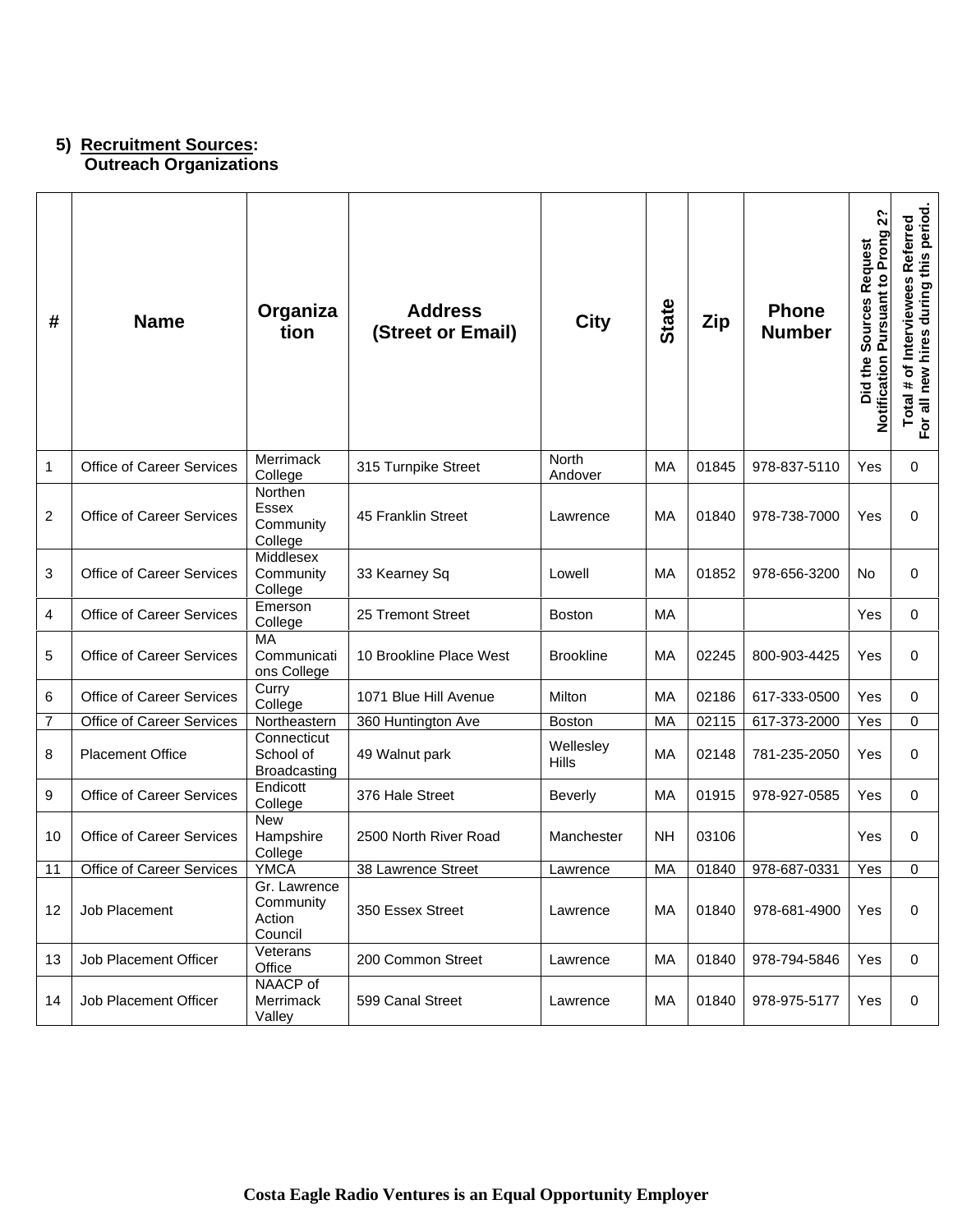# **6) Advertising**

|   | <b>Name</b>                                       | <b>Address</b><br>(Street or Email)                                                                            | <b>Phone</b><br><b>Number</b> | Total # of<br><b>Interviewees</b><br><b>Referred</b><br>For all new hires<br>during this period. |
|---|---------------------------------------------------|----------------------------------------------------------------------------------------------------------------|-------------------------------|--------------------------------------------------------------------------------------------------|
|   | Employee Referral                                 | 462 Merrimack Street<br>Methuen, MA 01844                                                                      | 978-686-9966                  | 3                                                                                                |
| 2 | Craigslist                                        | Craigslist.com                                                                                                 | N/A                           | 0                                                                                                |
| 4 | Indeed.com                                        | Indeed.com                                                                                                     | N/A                           | 5                                                                                                |
| 5 | Costa Eagle Radio Websites and<br><b>Stations</b> | www.power800am.com<br>www.valley989.com<br>www.impacto1490am.com<br>www.big1053.com<br>www.costaeaglemedia.com | 978-686-9966                  | 5                                                                                                |

# **7) Job Fairs**

|   | <b>Name</b>                        | Organization           | Date and Place<br>of Job Fair | # of Interviewees<br><b>Referred</b> |
|---|------------------------------------|------------------------|-------------------------------|--------------------------------------|
|   | Career Center Fair<br>"Jobs First" | <b>Valley Works</b>    | Cancelled<br>Lawrence, MA     |                                      |
| 2 | Merrimack Valley Job Fair          | MV Chamber of Commerce | Cancelled<br>Andover, MA      | 0                                    |
|   |                                    |                        |                               |                                      |